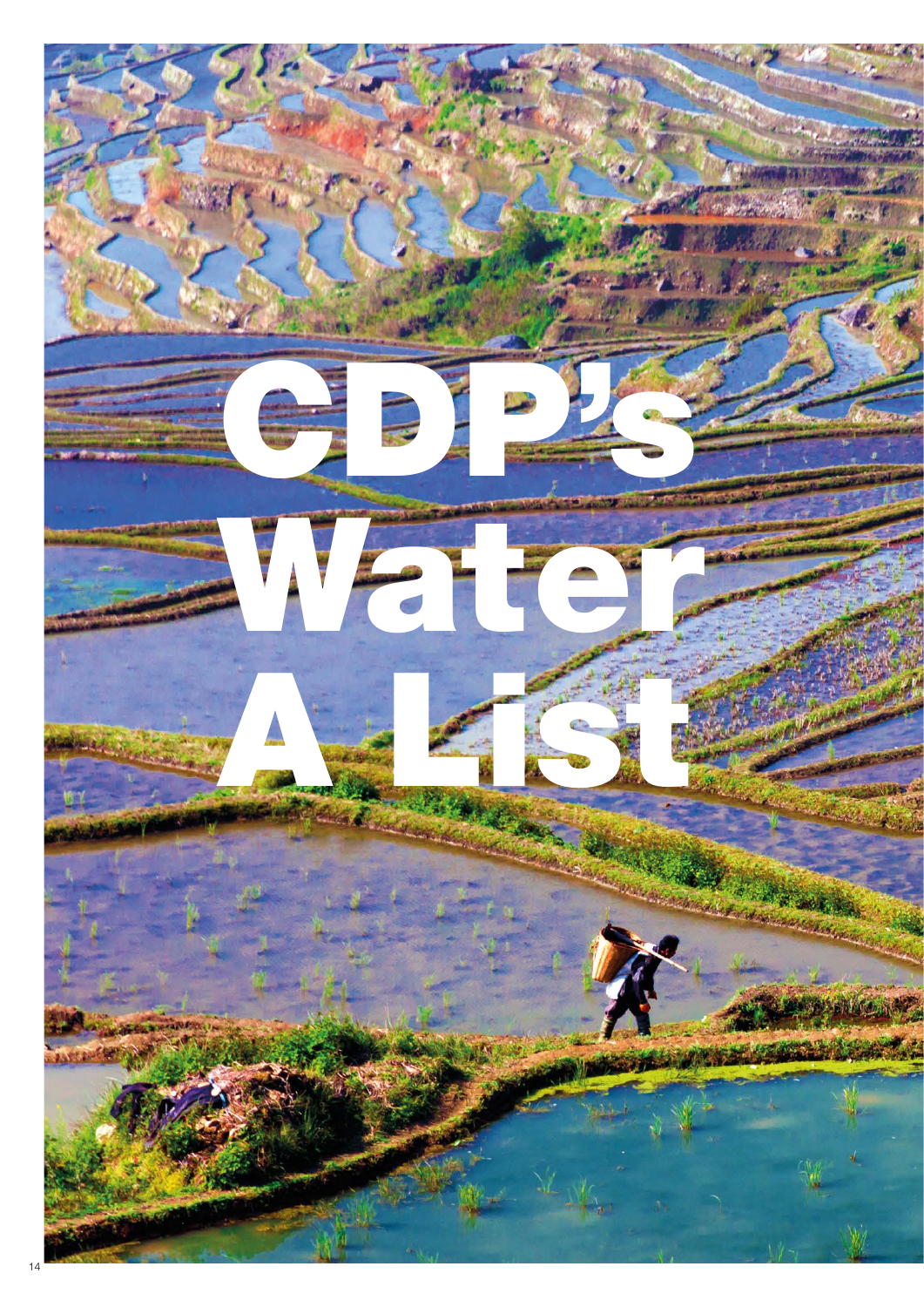# List A leaders

CONSUMER DISCRETIONARY

Ford Motor Company (USA) Toyota Motor Corporation (Japan)

## CONSUMER STAPLES

Asahi Group Holdings, Ltd (Japan) Colgate Palmolive Company (USA)

# INFORMATION TECHNOLOGY

Rohm Co., Ltd. (Japan)

### MATERIALS

Harmony Gold Mining Co Ltd (South Africa) Kumba Iron Ore (South Africa) Metsä Board (Finland)